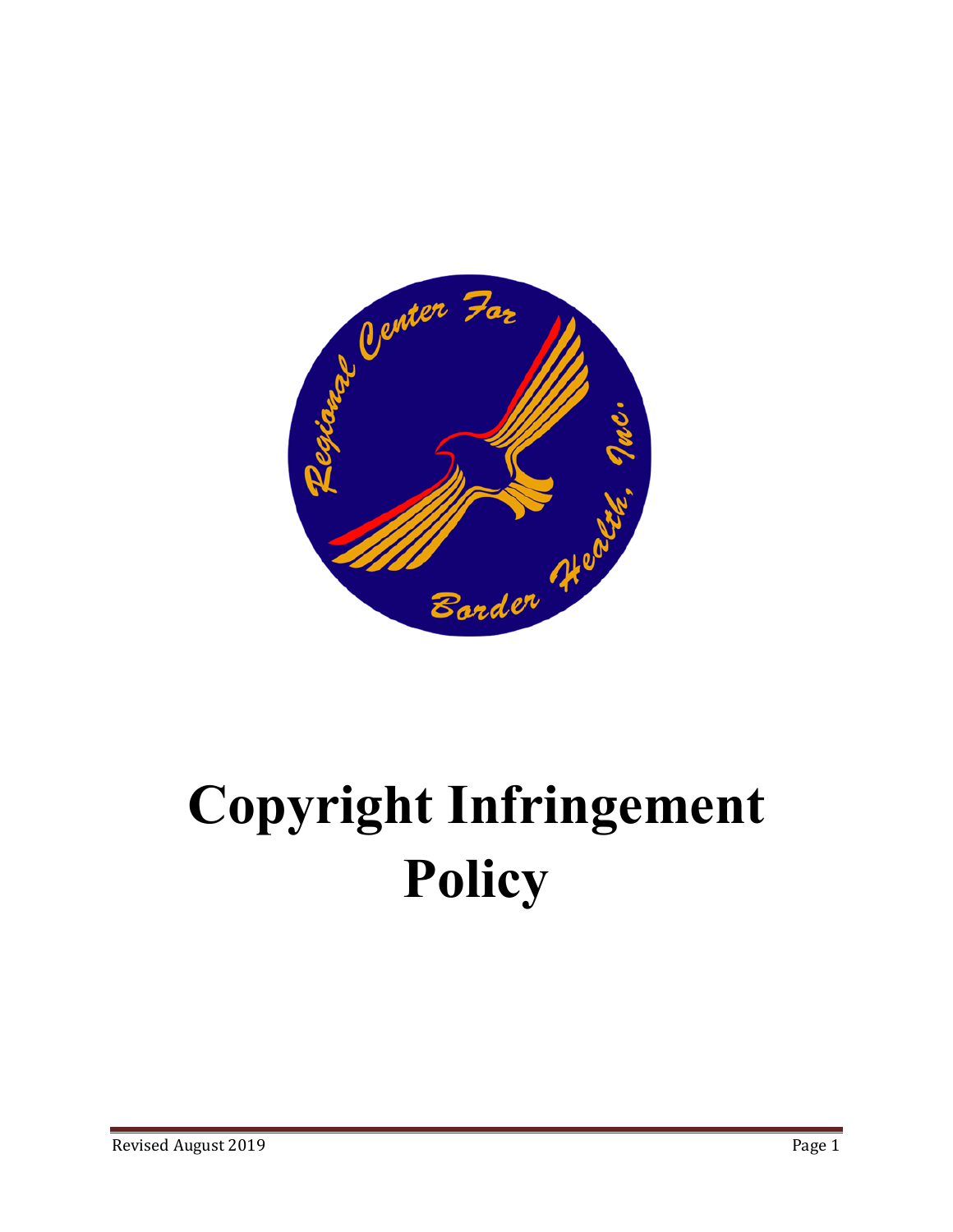# **COPYRIGHT INFRINGEMENT POLICY**

#### *Purpose*

The Higher Education Opportunity Act ("HEOA") requires that academic institutions make an annual disclosure to their students communicating information related to copyright infringement and unauthorized peer-to-peer ("P2P") file sharing, as well as the institution's policy pertaining to violations of copyright law. The purpose of this Policy is to inform the Regional Center for Border Health, Inc. community about copyright infringement, including illegal file sharing, and outline Regional Center for Border Health, Inc. actions to deter and combat violations of copyright law on the FCC network.

This Policy provides that each user of Regional Center for Border Health, Inc. network, including students, faculty, and staff, is responsible for using electronic materials in compliance with federal and state copyright laws, licensing restrictions, and the College's polices regarding appropriate use of information technology.

#### *Definitions*

Copyright is the ownership and control of the intellectual property in original works of authorship which are subject to copyright law. Copyright law provides protections to creators of works against the unauthorized duplication and distribution of their works. Copyright infringement is the act of exercising, without permission or legal authority, one or more of the exclusive rights granted to the copyright owner under section 106 of the Copyright Act (Title 17 of the United States Code).

Peer-to-Peer file-sharing applications enable users ("peers") to connect directly to other users to share music, movies and other digital files. There are legitimate uses to this type of software. However, unauthorized downloading, sharing, or distribution of copyrighted works constitutes infringement, is illegal, and may result in civil and criminal penalties.

For more information regarding copyright law and related matters, please refer to Title 17 of the United States Code, available at www.copyright.gov/title17/index.html, and the website of the United States Copyright Office: www.copyright.gov

## *Regional Center for Border Health, Inc. Deterrents and Sanctions*

Regional Center for Border Health, Inc. uses a range of technology-based deterrents to detect and prevent illegal sharing of copyrighted works on our network. The deterrents include various methods to shape bandwidth and filter unwanted traffic, including Intrusion Detection System.

In addition, the number of simultaneous traffic flows from our wireless networks is monitored and may be limited, if it is deemed necessary. When excessive use of the bandwidth is detected, the investigation may be further conducted to determine if the bandwidth consumption complies with the College's policies and does not involve unauthorized file sharing of copyrighted content.